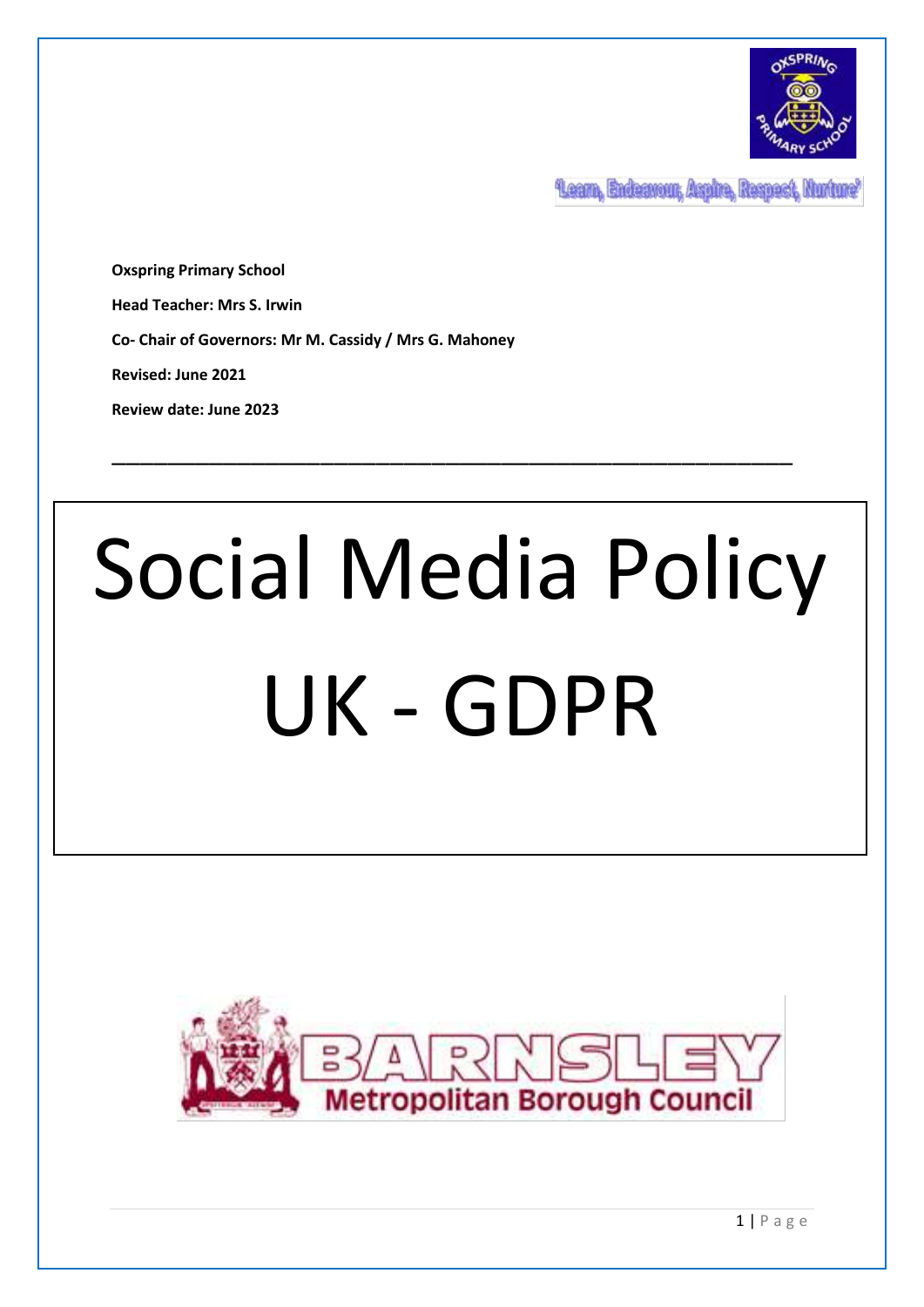## **Social Media Policy**

Social media and social networking sites play an important role in the lives of many people. We recognise that sites bring risks, but equally there are many benefits to be reaped. This policy gives clarity to the way in which social media/mobile phones are to be used by pupils, governors, visitors, parent helpers and school staff at Oxspring Primary School. It will also provide guidance for parents.

There are four key areas:

- A. The use of social networking sites by pupils within school
- B. Use of social networking by staff in a personal capacity
- C. Comments posted by parents/carers
- D. Dealing with incidents of online bullying

#### **A. The use of social networking sites by pupils within school**

The school's Acceptable Use Policy (AUP) outlines the rules for using IT in school and these rules therefore apply to use of social networking sites. Such sites should not be used/accessed in school unless under the direction of a teacher and for a purpose clearly apparent from the learning objective of the relevant learning experience. If social media sites are used then staff should carry out a risk assessment to determine which tools are appropriate. Social Media sites to be used in school include Twitter and Facebook. Parents will give permission for their child /children's work to be included on the sites. Faces of children will not be included.

In terms of private use of social networking sites by a child it is generally understood that children under the age of 13 are not permitted to be registered on them, including Facebook and Instagram to name two.

#### **B. Use of social networking by staff in a personal capacity**

It is possible that a high proportion of staff will have their own social networking site accounts. It is important for them to protect their professional reputation by ensuring that they use their personal accounts in an appropriate manner.

Guidelines are issued to staff:

- Staff must never add pupils as 'friends' into their personal accounts (including past pupils under the age of 16).
- Staff should not add parents as 'friends' into their personal accounts. Some staff may have parents who were "friends" from before they commenced a role at the school and they do not need to remove these friends as long as this does not cause issues.
- Staff must not post negative comments about the school, pupils, parents or colleagues including members of the Governing Body. Any concerns staff have should be taken to the Headteacher or a member of the SLT in the first instance.
- Staff must not use social networking sites within working hours (for personal use).
- It is expected that staff who are not at work due to illness do not use social networking sites within school times.
- Staff should only use social networking in a way that does not conflict with the current National Teachers Standards.